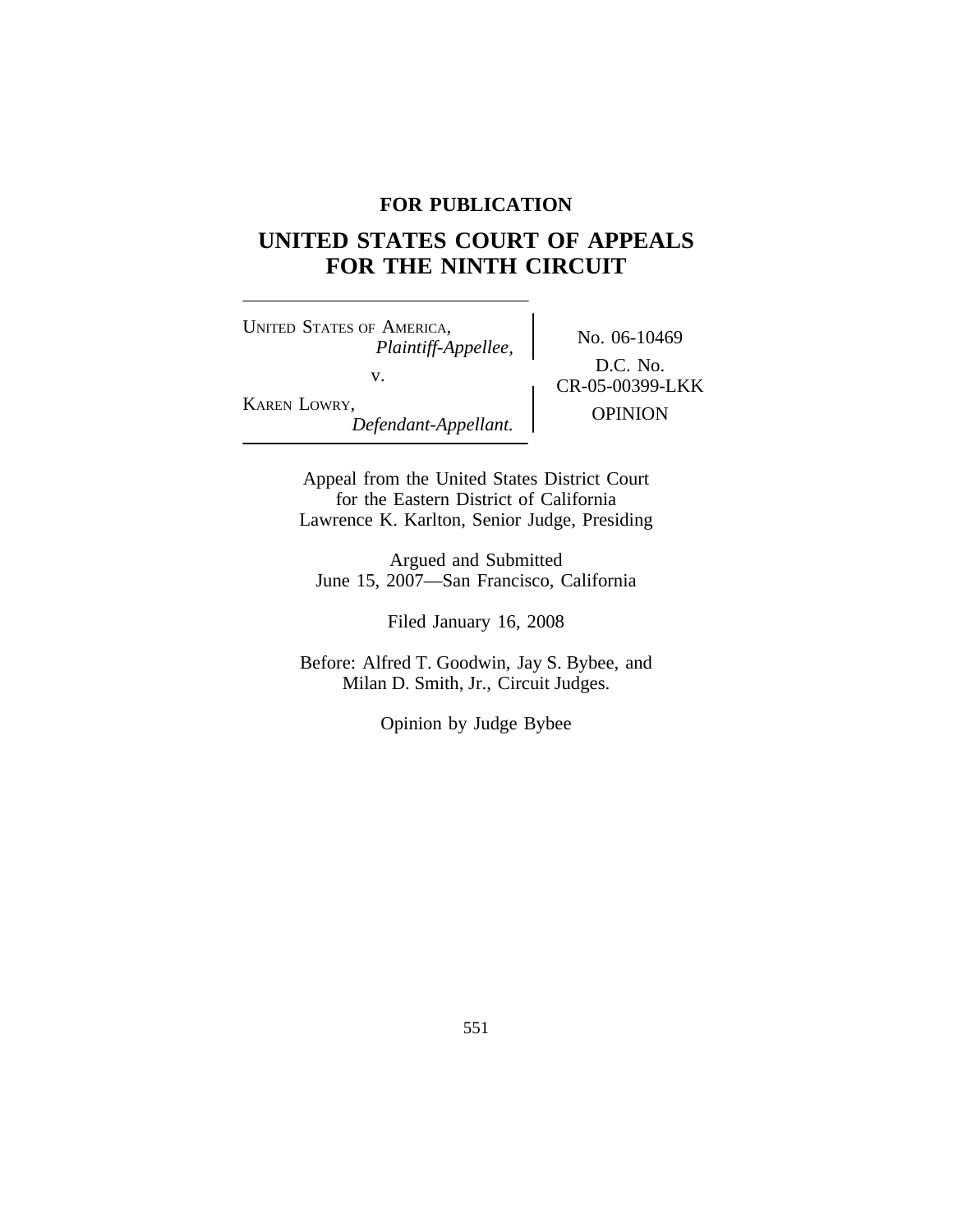#### **COUNSEL**

Monica Knox, Assistant Federal Public Defender, Sacramento, California, for the appellant.

Samantha Spangler, Assistant United States Attorney, Sacramento, California, for the appellee.

#### **OPINION**

BYBEE, Circuit Judge:

In this case we are presented with a question of first impression: Who bears the burden of proof when a defendant is charged with occupation of Forest Service land in violation of 36 C.F.R. §§ 261.10(b) and (k)? Must the prosecution prove that the defendant does not have individual aboriginal title, or is the claim an affirmative defense? We hold that the occupant claiming individual aboriginal title bears the burden of demonstrating such title as an affirmative defense. Applying that standard, we conclude that the defendant in this case failed to meet this burden, and we affirm the judgment of the district court upholding the defendant's convictions.

I

Congress has charged the Secretary of Agriculture with "regulat[ing] the[ ] occupancy and use" of the national forests by "rules and regulations." 16 U.S.C. § 551. Any person violating such regulations may be tried before a magistrate judge and, if convicted, punished. *Id*. Under the Secretary's regulations, no one may "possess[ ] . . . occupy[ ], or otherwise us[e] National Forest System lands for residential purposes without a special-use authorization, or as otherwise authorized by Federal law or regulation." 36 C.F.R. § 261.10(b). Section 261.10(k) similarly prohibits the "[u]se or occupancy of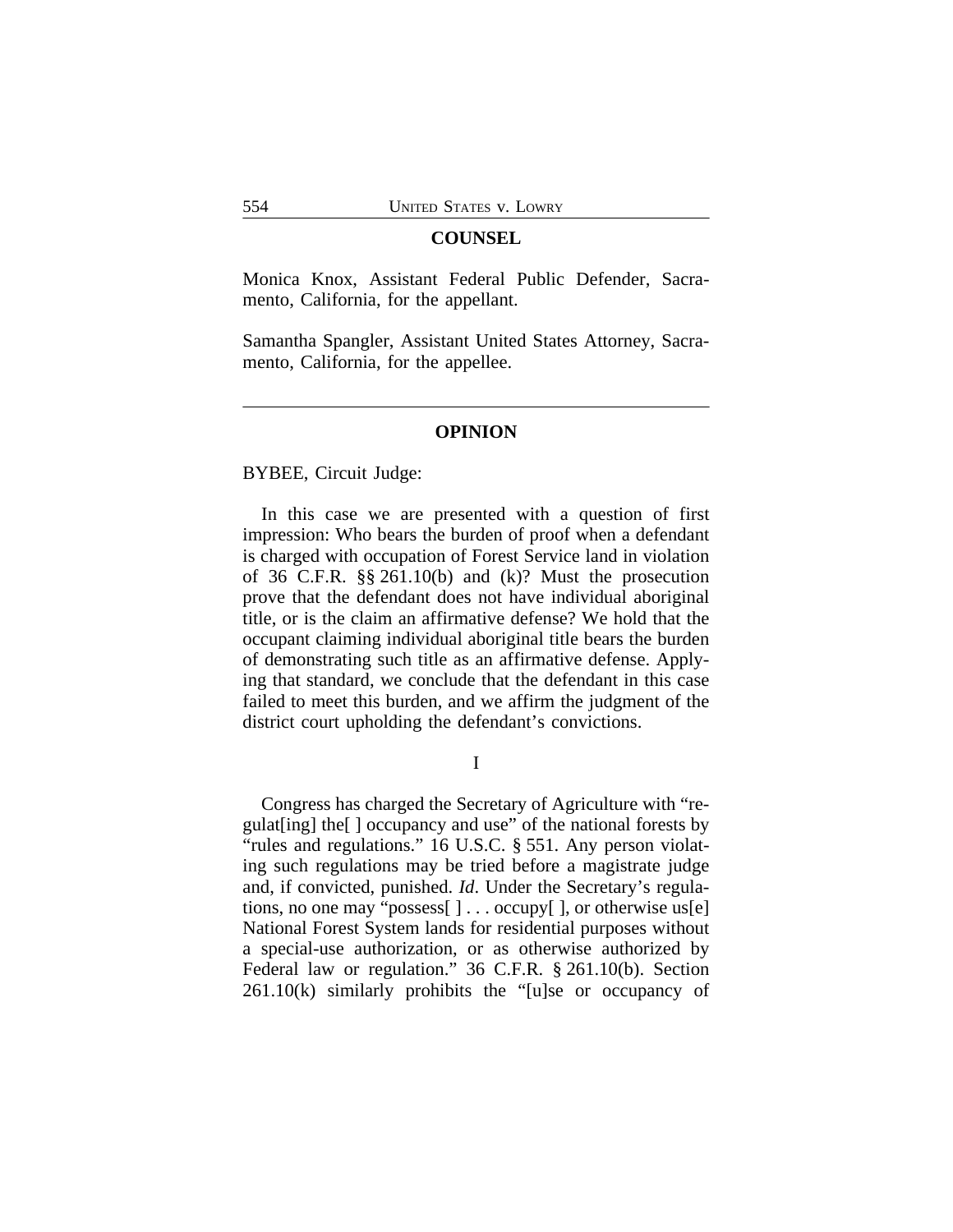National Forest System land or facilities without special-use authorization when such authorization is required."

There are effectively three ways that a claimant may be authorized to occupy national forest lands. First, a claimant may receive special-use authorization. *See* 36 C.F.R. §§ 251.50, 251.52, 251.55. Second, she may claim authorization under the Forest Allotment Act, which permits Indians who are "not entitled to an allotment on any existing Indian reservation, or for whose tribe no reservation has been provided" to apply for an allotment. 25 U.S.C. § 337. The Secretary of the Interior may grant such allotment if the Secretary of Agriculture finds that the land is more valuable for agricultural or grazing purposes than for the timber. *Id.*; *see* 43 C.F.R. §§ 2533.1, 2533.2. Third, she may claim individual aboriginal title to the land under the authority of the Supreme Court's decision in *Cramer v. United States*, 261 U.S. 219 (1923). *See United States v. Dann*, 873 F.2d 1189 (9th Cir. 1989).

The Karuk people have occupied the Oak Bottom area of the Klamath National Forest in northern California from time immemorial. Karen Lowry, a Karuk Indian, has resided on property located in the Oak Bottom area since approximately 1983. Lowry has not received a special-use authorization, nor has the Secretary of Interior granted Lowry an Indian allotment of land on this site. Oak Bottom encompasses a large area, including a Forest Service campground and work center, a 6.5 acre parcel known as Indian Allotment 280, and Lowry's current residence, comprising about five acres. Indian Allotment 280, which is approximately fifty yards from Lowry's residence, was granted to Oak Bottom Jack, one of Lowry's relatives, and has passed to relatives other than Lowry. Lowry's great-great-grandfather, Nupas, resided in the Oak Bottom area at least until 1900. Her great-greatgrandmother, Mahkhawa'da, resided in a two-story log cabin located on the property now occupied by Lowry. The dates of Mahkhawa'da's residence are unclear, but it appears that she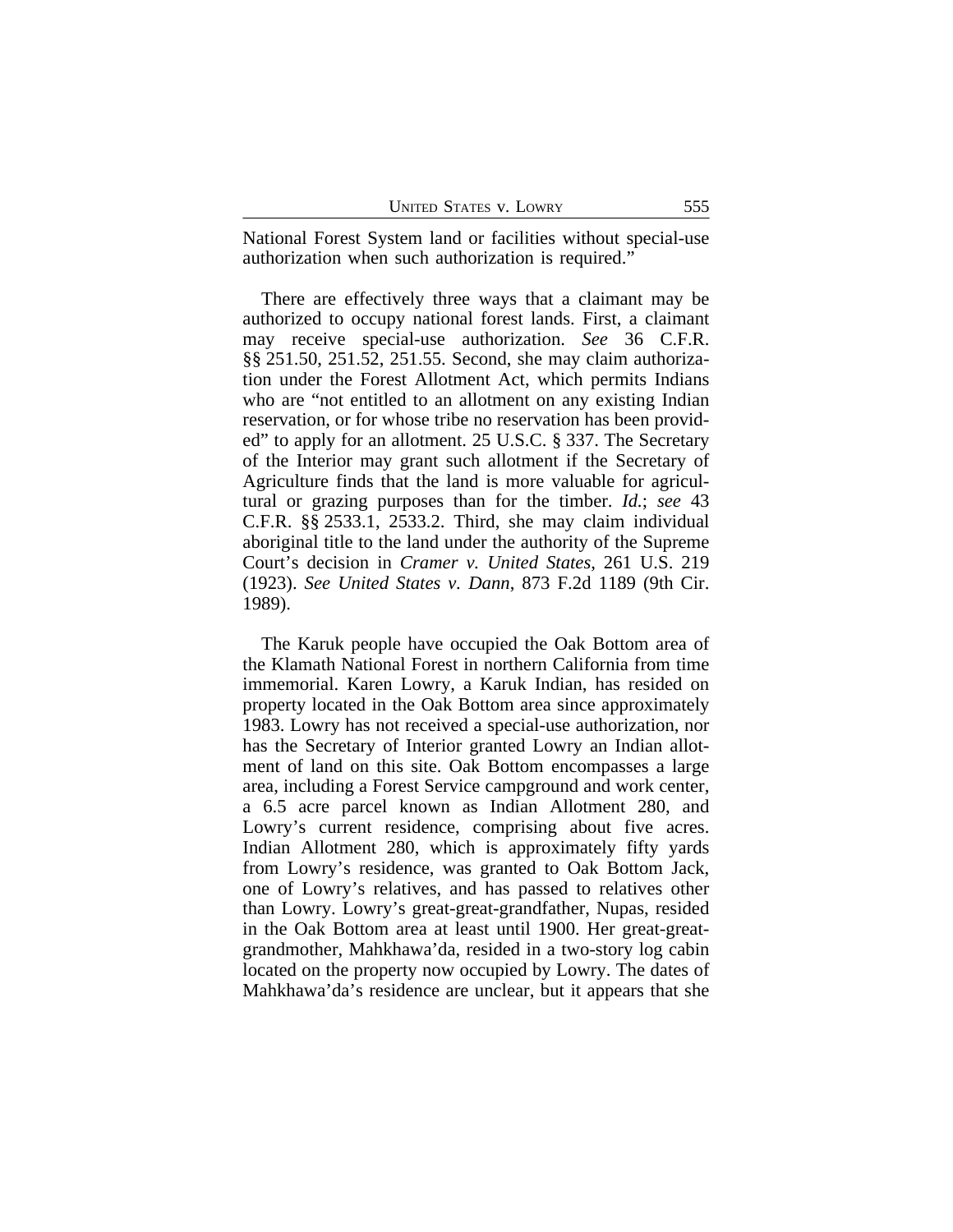was forced off the property by white miners at some point in the early 1900s. Mahkhawa'da later returned to the property after the miners left.

Lowry's paternal grandmother, Bessie Tripp, was born in the area in the 1870s. Bessie was not raised on the land currently occupied by Lowry, but in a "house up at the upper end." Bessie left the area to attend school and subsequently got married, though she returned on the weekends and during some summers. In 1926, Bessie took up permanent residence on Indian Allotment 280. Lowry resided with Bessie on Indian Allotment 280 until Lowry was eleven years old, when she was placed in foster care. Lowry occasionally returned to Oak Bottom to visit Bessie, although Lowry did not take up residence on the property she currently occupies until about April 1983, after Bessie's death on December 6, 1982.

In the late 1980s, the Forest Service accused Lowry of trespassing on Forest Service lands and encouraged her to obtain an Indian allotment for the land she occupied. She applied for an allotment in 1987.**<sup>1</sup>** On July 13, 1990, a Forest Service Supervisor determined that the land was not available for allotment because of its location within the Wild and Scenic River corridor of the Salmon River. The Supervisor also noted several other reasons that an allotment could not be granted, including Lowry's statutory ineligibility and her failure to substantiate the agricultural uses of the land. When Lowry requested that the Supervisor permit her to reopen the proceedings, the Supervisor refused, citing the lack of any new information that would result in issuance of the allotment. California Indian Legal Services sent the Supervisor a "Notice of Appeal" on Lowry's behalf, which the Supervisor denied

<sup>&</sup>lt;sup>1</sup>In 1988, Lowry received a certificate of eligibility from the Department of the Interior which certifies that she is eligible to obtain an allotment of land in the public domain or in a national forest. However, the letter noted that her "chances of obtaining a Public Domain allotment are severely limited."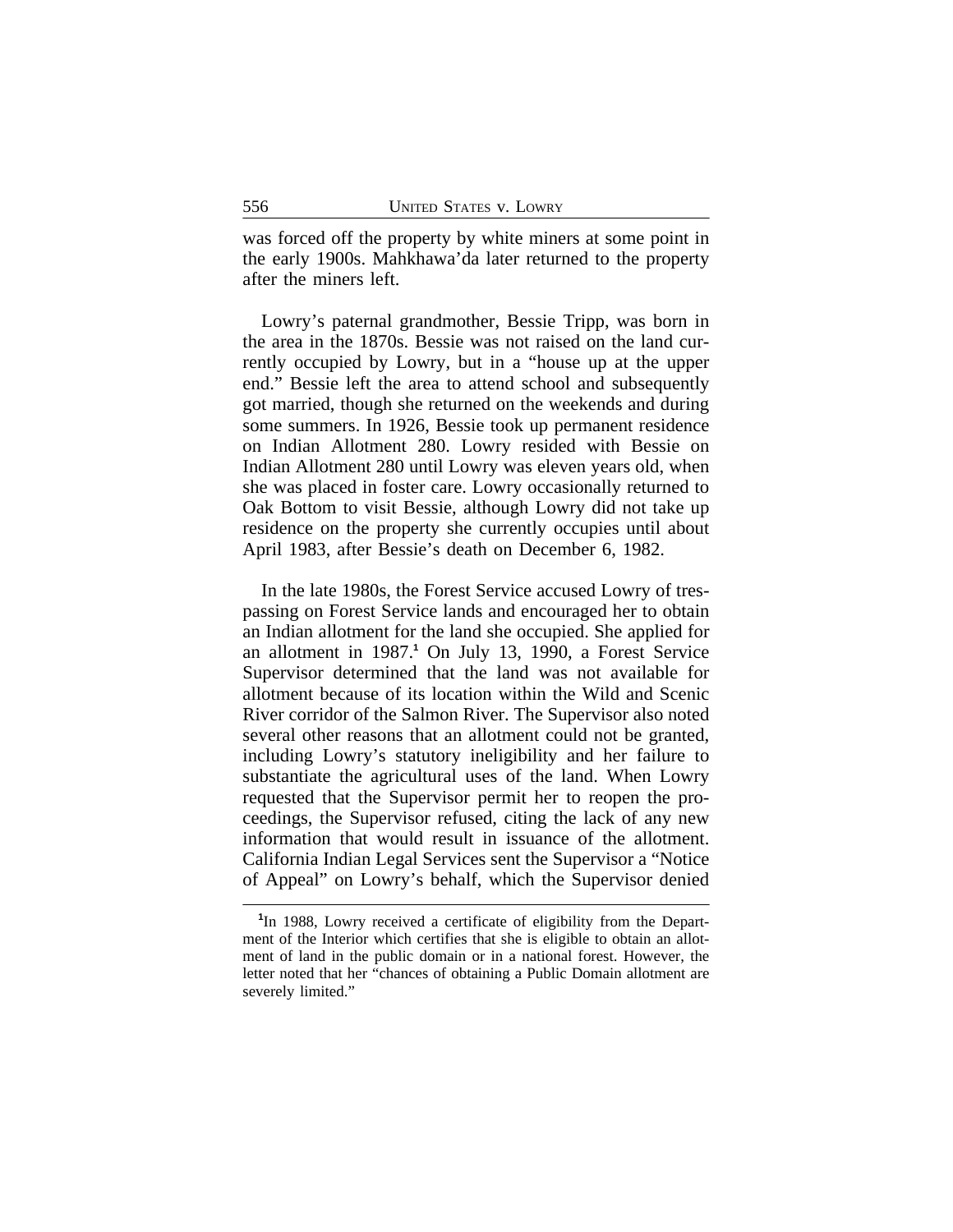| <b>UNITED STATES V. LOWRY</b><br>557 |
|--------------------------------------|
|--------------------------------------|

because the governing regulations did not permit an administrative appeal in Lowry's case. Lowry sought no further relief.

On August 8, 2003, the government charged Lowry with occupancy of Forest Service land in violation of 36 C.F.R. §§ 261.10(b) and (k).**<sup>2</sup>** Prior to trial, the government filed a motion in limine to exclude evidence that the government's denial of Lowry's application for an Indian allotment was arbitrary and capricious. The magistrate judge granted this motion and precluded evidence related to Lowry's application. Before the magistrate judge, Lowry claimed a right to aboriginal title under *Cramer*, 261 U.S. 219, because her family had resided in the area since at least the late 1800s.

On August 30, 2005, after a two-day trial, the magistrate judge found Lowry guilty of unlawful occupancy. He rejected Lowry's argument that she was authorized to occupy the land, holding that authorization is an affirmative defense as to which Lowry had not met her burden of proof. The magistrate judge also considered Lowry's challenges to the denial of her allotment application. Ultimately, he determined that the court lacked jurisdiction pursuant to 25 U.S.C. § 345 to consider the denial of the allotment application and further found that Lowry was not deprived of due process because she had voluntarily opted not to pursue an action in the district court following the denial. He then issued a sentence that required Lowry to leave the disputed land by April 30, 2006.

On July 25, 2006, the district court issued a detailed opinion affirming Lowry's conviction, but on different grounds. The district court held that authorization was an element of the offense for which the government bore the burden of

**<sup>2</sup>**Although the government initially filed a 23-count information, it eventually brought only the first two charges, both concerning Lowry's unlawful occupancy. The government also agreed to seek only Lowry's removal from the land and restitution for clean-up costs rather than a fine or a prison sentence.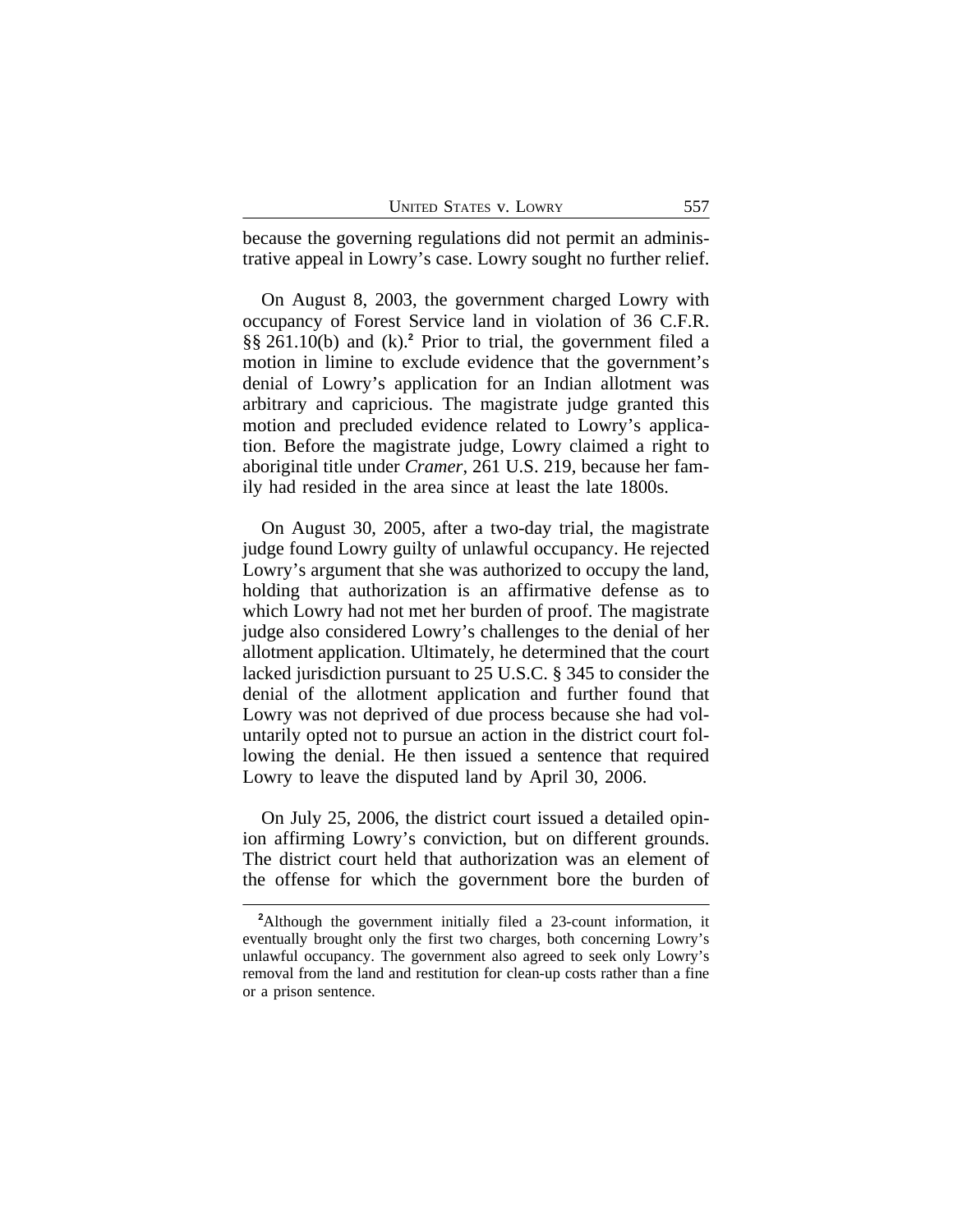proof. However, the court then held that any error caused by the magistrate judge's incorrect rule was harmless because the government had met its burden of proof. The district court also affirmed the magistrate judge's exclusion of the evidence of Lowry's Indian allotment application and the determination that the magistrate judge lacked jurisdiction to consider Lowry's challenge to the Forest Service's denial of that application.

Lowry appeals her convictions for unauthorized residential occupancy of land in a national forest, *see* 36 C.F.R. § 261.10(b), and for unauthorized use or occupancy of land or facilities in a national forest, *see* 36 C.F.R. § 261.10(k). She raises two issues. First, Lowry contends that the magistrate judge erroneously shifted the burden of proof and that the government failed to prove each element of the crime. Specifically, she alleges that the government has the burden of proving that she did not have authorization based on a claim of individual aboriginal title to occupy the Oak Bottom area. Second, Lowry asserts that the magistrate judge precluded her from presenting a defense by excluding evidence that the denial of her Indian allotment application was arbitrary and capricious, because, had the application been granted, would have provided an alternate means of authorization to occupy the land. We address each of Lowry's arguments in turn.

III

Lowry claims that she has individual aboriginal title to the National Forest Service lands she now occupies. Preliminarily, she disputes the burden of proof applied by the magistrate judge as to the authorization requirements in 36 C.F.R. §§ 261.10(b) and (k). Lowry contends that the government has the burden to prove all elements of the crime as defined in the regulations, and to do so, it must establish a negative that she *lacked* authorization to occupy the land in question.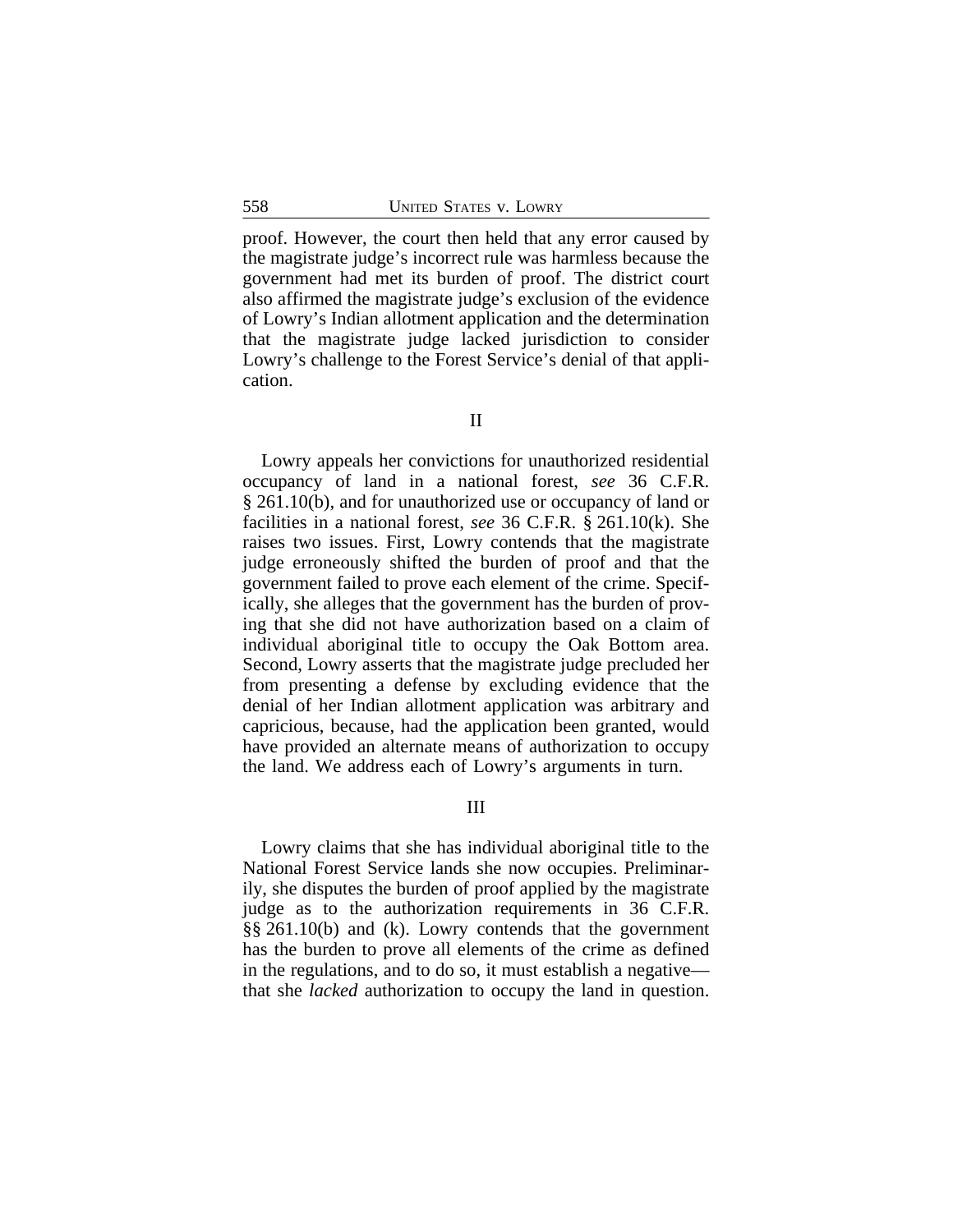UNITED STATES V. LOWRY 559

Consequently, she asserts that the magistrate judge erred by requiring her to establish that she held individual aboriginal title to occupy the land. With respect to the district court's ruling, Lowry does not challenge the burden of proof applied, but disputes that the government provided sufficient evidence to negate her authorization to occupy the land. The government contends that authorization operates as an affirmative defense, such that an occupant must raise and prove some right to possession.**<sup>3</sup>**

Our analysis is complicated by the fact that although Lowry challenges the magistrate judge's rule, she agrees with the one subsequently applied by the district court. The magistrate judge—acting as the trial court—applied the allegedly erroneous burden of proof and convicted Lowry. The district court then rejected the magistrate judge's allocation of the burden of proof and adopted the rule endorsed by Lowry, but nonetheless upheld the conviction. Consequently, although Lowry disagrees with the magistrate judge in full, she only disagrees with the district court in part: Lowry does not assert that the district court's *rule* was plainly erroneous, but that the district court's *application* of that rule was plainly erroneous. To assess Lowry's claim, however, we must first consider the allocation of the burden of proof as to the authorization requirement in 36 C.F.R. §§ 261.10(b) and (k). Only then can we turn to whether that burden was met. Because we reject the rule applied by the district court, we do not ultimately reach the merits of Lowry's challenge to the district court ruling.

**<sup>3</sup>**Lowry's challenge to the magistrate judge's interpretation of a statute is a question of law that we typically review de novo. *See United States v. Carranza*, 289 F.3d 634, 642 (9th Cir. 2002). Lowry's appeal from the district court amounts to a claim of insufficient evidence, a ground she did not raise before the district court. Our review "when a defendant does not preserve a claim of sufficiency of the evidence by failing to make a motion for acquittal at the close of the evidence," requires reversal "only upon plain error or to prevent a manifest injustice." *United States v. Delgado*, 357 F.3d 1061, 1068 (9th Cir. 2004).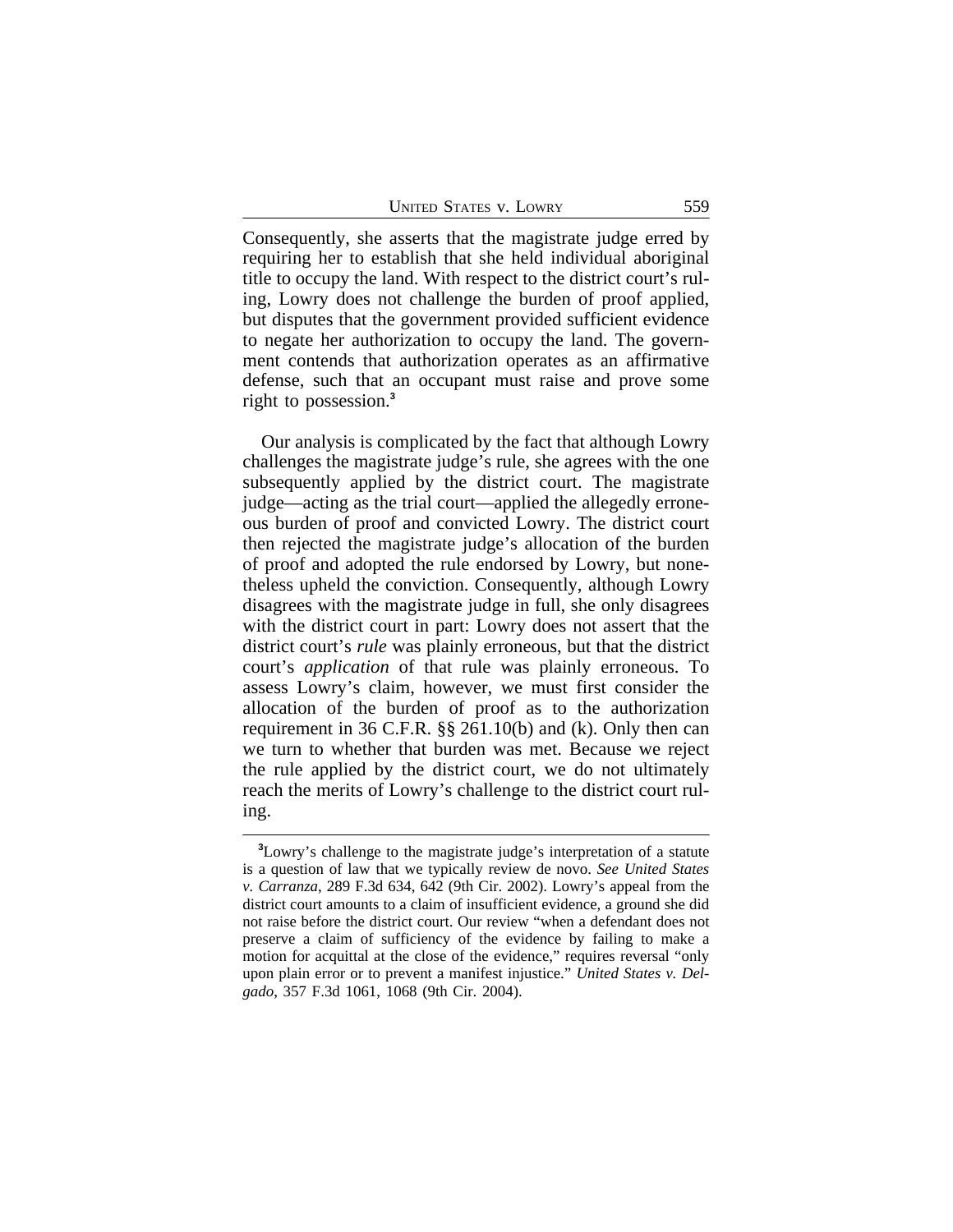#### A

**[1]** Sections 261.10(b) and (k) do not explicitly allocate the burden of proof. The regulations make it a misdemeanor to occupy Forest Service land for residential purposes "without a special-use authorization, or as otherwise authorized by Federal law or regulation." 36 C.F.R. § 261.10(b). The magistrate judge held that Lowry's claim to individual aboriginal title was an affirmative defense and that she "had the burden of going forward with these affirmative defenses, since they were not elements of the case in chief." The district court disagreed, citing its prior decision in *United States v. Lex*, 300 F. Supp. 2d 951, 956 (E.D. Cal. 2003), and held that the phrase "without a special-use authorization or as otherwise authorized by federal law" was an element of the crime charged.

**[2]** We have not explicitly addressed the allocation of the burden of proof of the authorization requirement in 36 C.F.R. §§ 261.10(b) and (k). In fact, it appears that the burden of proof question is one of first impression in the circuit courts. Because the absence of a special-use authorization or Indian allotment is not disputed here,**<sup>4</sup>** we do not address the burden of proof as to these potential grounds for authorization.**<sup>5</sup>** Instead, we consider the burden of proof as to the specific basis raised here—that is, Lowry's claim of individual aboriginal title.

**<sup>4</sup>**Although Lowry challenges the government's denial of her Indian allotment application as arbitrary and capricious, an issue we address in section IV, she does not dispute the denial itself.

**<sup>5</sup>**There is language in our precedent suggesting that the government must prove the absence of a special-use authorization or an Indian Allotment. *See United States v. Adams*, 388 F.3d 708, 712 (9th Cir. 2004) (reciting the lack of special-use authorization as a statutory element to be proven by the government); *United States v. Caudle*, 48 F.3d 433, 434 (9th Cir. 1995) (same). However, neither *Adams* nor *Caudle* specifically considered the allocation of the burden of proof. We need not address this issue here.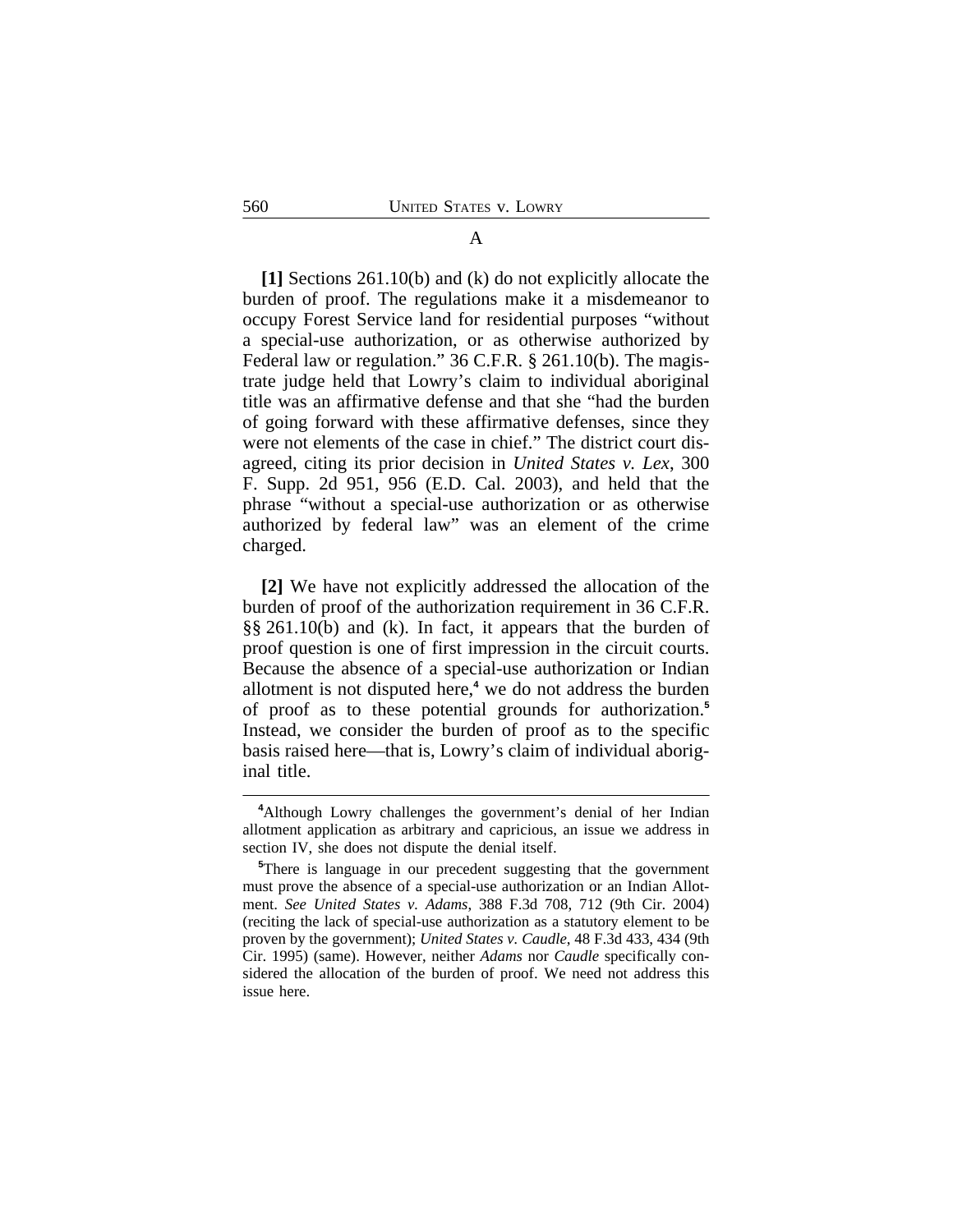| <b>UNITED STATES V. LOWRY</b> |
|-------------------------------|
|-------------------------------|

We have previously considered whether a claim of individual aboriginal title satisfied the requisite authorization in 36 C.F.R. § 261.10(b) in a case very similar to Lowry's. In *United States v. Kent*, 945 F.2d 1441 (9th Cir. 1991), we addressed whether Kent, a Karuk Indian, had an individual aboriginal right to occupy land within the Klamath National Forest. We did not explicitly address the burden of proof as to authorization, but we did speak in terms that appeared to put the burden on the defendant to establish individual aboriginal title. We phrased the defendant's position as a defense, stating that "[a]t trial, [the defendant] *defended* her occupancy of this parcel of land as protected by individual aboriginal title," *id*. at 1443, and we required the defendant to demonstrate such title, observing that individual aboriginal title may be established "when an Indian can show that she or her lineal ancestors continuously occupied a parcel of land, as individuals, and that the period of continuous occupancy commenced before the land in question was withdrawn from entry for purposes of settlement." *Id*. at 1444 (emphasis omitted) (citing *United States v. Dann*, 873 F.2d 1189, 1198-99 (9th Cir. 1989)). We held that "[the defendant]'s claim fails to meet th[ose] requirements." *Id*. Although we did not expressly so hold, *Kent* strongly implied that the defendant has the burden of proving a claim of individual aboriginal title.

**[3]** Lowry argues that *Kent* does not govern her case and that the phrase in 36 C.F.R. § 261.10(b), "without a specialuse authorization, or as otherwise authorized by Federal law or regulation," merely "negates an element of the crime" and may not be shifted to the defendant. *See Walker v. Endell*, 850 F.2d 470, 472 (9th Cir. 1987). We disagree. It is a "settled rule" that "an indictment or other pleading founded on a general provision defining the elements of an offense, or of a right conferred, need not negative the matter of an exception made by a proviso or other distinct clause, whether in the same section or elsewhere, and that it is incumbent on one who relies on such an exception to set it up and establish it." *McKelvey v. United States*, 260 U.S. 353, 357 (1922). We do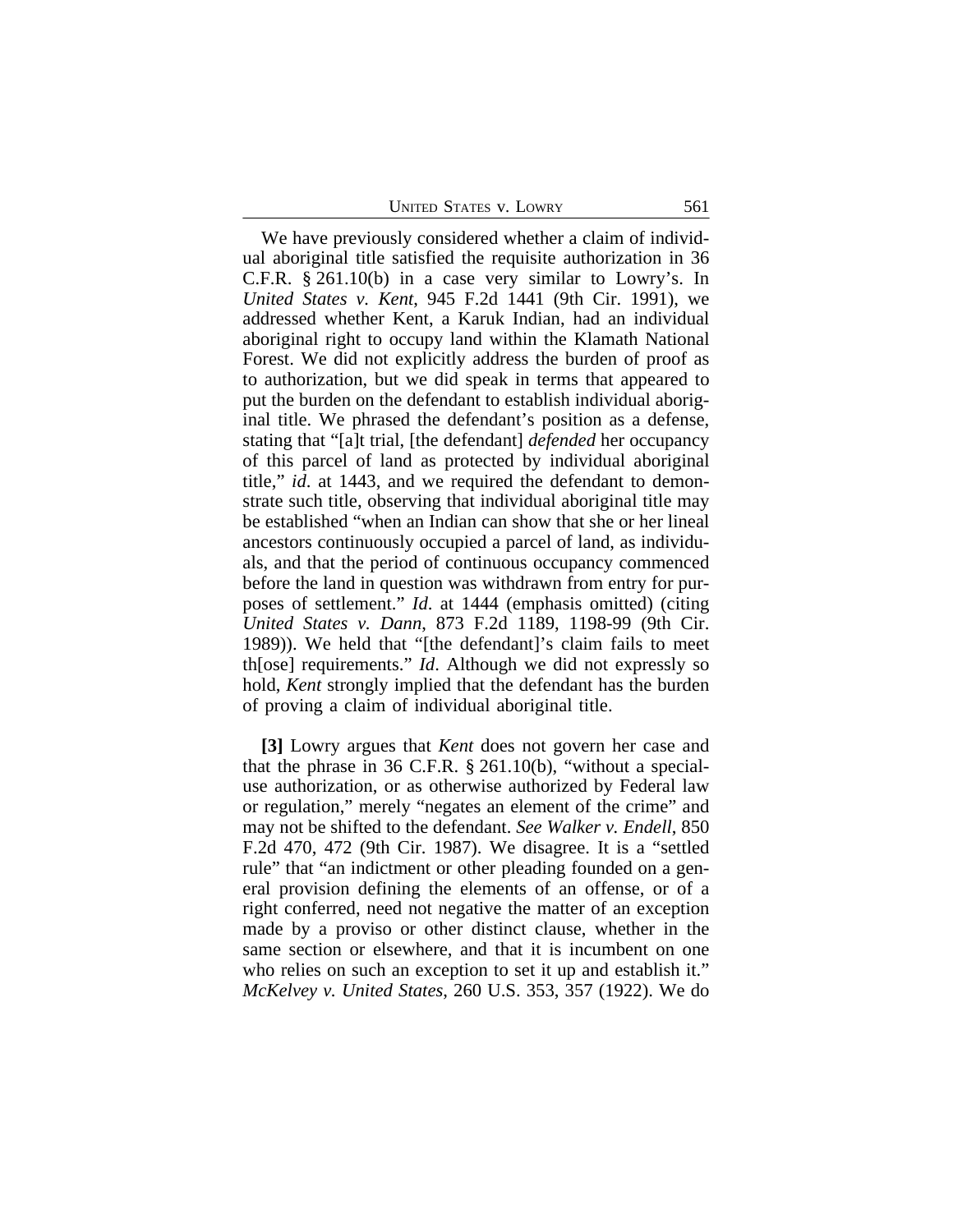not think that the "without" clause in 36 C.F.R. § 261.10(b) negates an element of the crime. The charge from Congress to the Secretary of Agriculture is "to regulate the[ ] occupancy and use [of the national forests] and to preserve the forests thereon from destruction." 16 U.S.C. § 551. This the Secretary has done by prohibiting the "[t]aking possession of, occupying, or otherwise using National Forest System lands for residential purposes," 36 C.F.R. § 261.10(b), and the "[u]se or occupancy of National Forest System land or facilities." 36 C.F.R. § 261.10(k). The government bears the burden of proving possession, use or occupancy of the land. The statute prohibits possession or occupation generally, subject to specific exceptions authorized by law. The "without" clause simply recognizes the existence of such exceptions to the general prohibition against residing in the nation's forests. We hold that the defendant bears the burden of proving these exceptions.

This approach is consistent with our approach in *Kent*, in which we stated that the person claiming individual aboriginal title must demonstrate continuous individual occupation that commenced before the land in question was withdrawn from entry for purposes of settlement. *See Kent*, 945 F.2d at 1444. Placing the burden on the claimant to prove authorization is also consistent with other cases in a variety of areas in which we have addressed statutory exceptions. In *United States v. Freter*, the statute at issue provided for the punishment of " '[a]ny person . . . in charge of a facility from which a hazardous substance is released, *other than a federally permitted release*, . . . who fails to notify immediately the appropriate agency.' " 31 F.3d 783, 787 (9th Cir. 1994) (quoting 42 U.S.C. § 9603(b)(3)) (emphasis and alterations in original). The defendant argued that the government was required to prove, as an element of the offense, that its release was *not* federally permitted. He argued that the "other than" clause was an element of the offense because it was "not set forth in a distinct statutory section, but is stated in a sentence describing the elements of the offense, and is set off only by com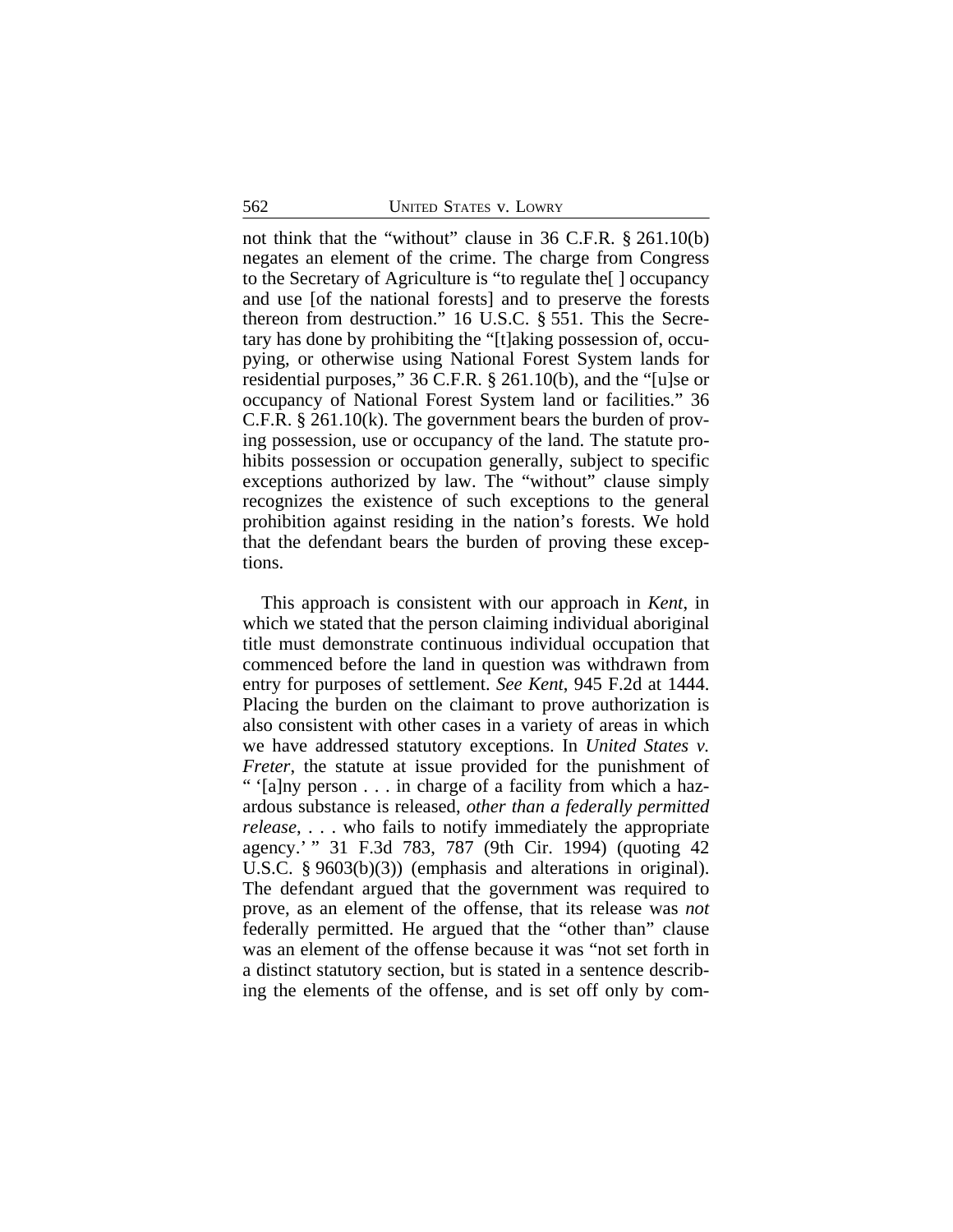mas." *Id.* at 788. We rejected this argument, stating that "[t]he doctrine we apply . . . is not limited to statutes in which the relevant language is in a separate section, or in which the relevant language is in a separate sentence from that describing the elements of the crime," and derives from the "wellestablished rule . . . that a defendant who relies upon an exception to a statute made by a proviso or distinct clause, whether in the same section of the statute or elsewhere, has the burden of establishing and showing that he comes within the exception." *Id.* (citations and internal quotation marks omitted). *See also Moore v. United Kingdom*, 384 F.3d 1079, 1085-86 (9th Cir. 2004) ("As [the appellant] is relying on an exception within the text of the treaty, the burden is on him to show that the exception applies."); *United States v. Gravenmeir*, 121 F.3d 526, 528 (9th Cir. 1997) (construing 18 U.S.C. § 922(o)(2)(B) as an affirmative defense). Once the claimant proves that she comes within the exception, then the government must prove the inapplicability of the defense beyond a reasonable doubt. *See United States v. Bruce*, 394 F.3d 1215, 1222-23 (9th Cir. 2005) (holding that Indian status is an affirmative defense to a charge under 18 U.S.C. § 1152, and that once the burden of production is satisfied, the government retains the ultimate burden of persuasion).

Aside from its theoretical support, our approach makes practical sense in this case: given the nature of Lowry's claim to individual aboriginal title, it would be "far easier for the defendant to present evidence" of her Indian ancestors and their history of land occupancy to establish that the exception applies than for the government to do so. *Freter*, 31 F.3d at 788-89; *see also Gravenmeir*, 121 F.3d at 528 ("That the government *could* 'prove the negative' in this case, however, does not mean that it would be easier for the government to do so."); *United States v. Hester*, 719 F.2d 1041, 1043 (9th Cir. 1983) ("It is far more manageable for the defendant to shoulder the burden of producing evidence that he is a member of a federally recognized tribe than it is for the Govern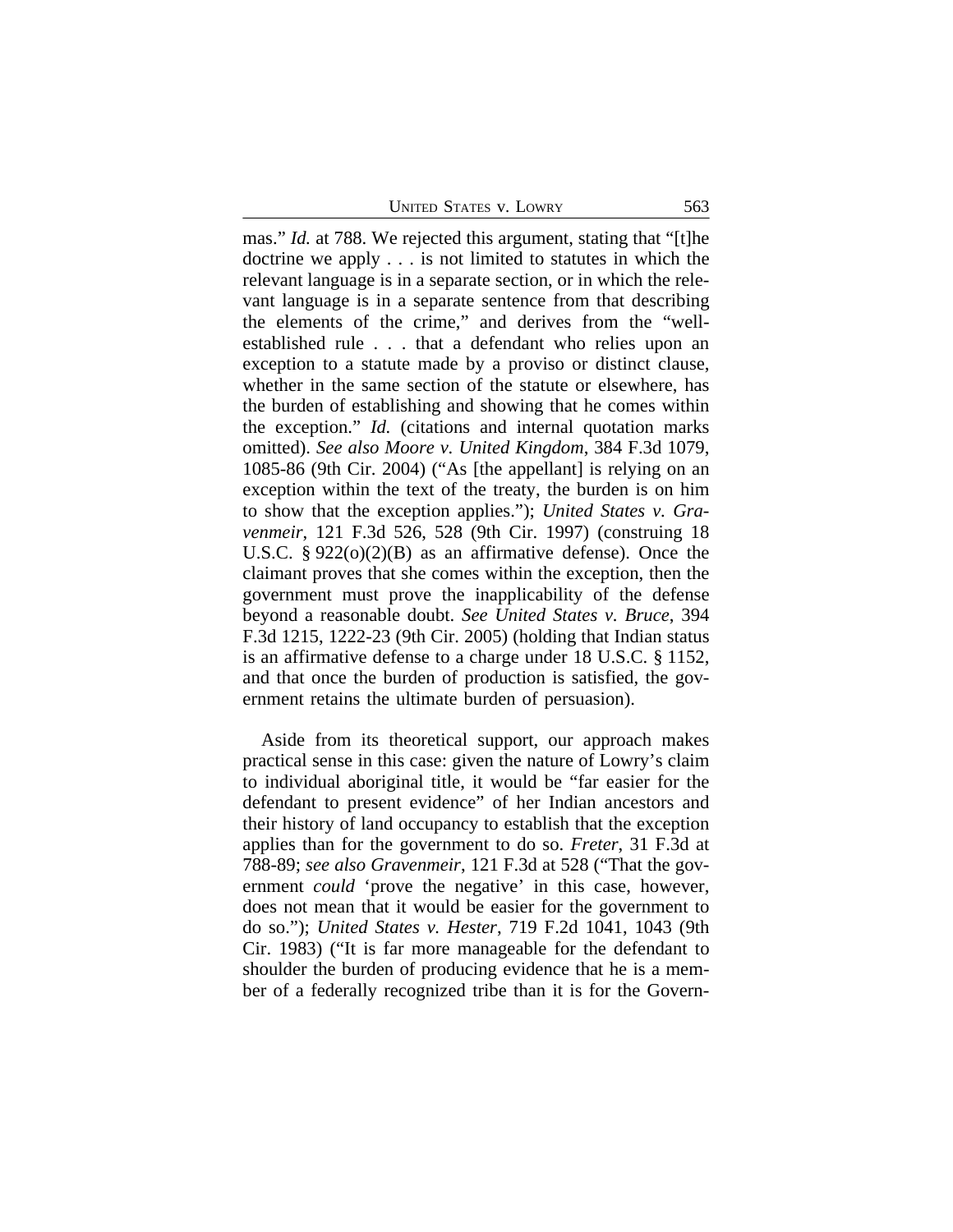ment to produce evidence that he is not a member of any one of the hundreds of such tribes.").**<sup>6</sup>**

Finally, we consider that if we were to place the burden on the government, we would create a presumption that Indians have an individual aboriginal claim until the United States proves otherwise. Such a presumption might prove unworkable in a number of ways—not the least being that it might subject some national forest system lands to multiple claims of ownership and leave the United States unable to manage its lands effectively. Nothing in the statute requires such a result, and we doubt that was the Secretary's design in the regulations.

**[4]** Having concluded that where authorization is claimed by virtue of individual aboriginal title, it is an affirmative defense to be raised by a defendant, we need not address whether the government provided sufficient evidence to negate Lowry's right to individual aboriginal title. It is Lowry, and not the government, who has the burden to establish individual aboriginal title. As we explain, we conclude that Lowry has not made even a prima facie showing that she satisfies the requirements for such a claim.

B

**[5]** The Supreme Court first introduced the doctrine of individual aboriginal title in *Cramer v. United States*, 261 U.S. 219 (1923), to permit individual Indian tribe members to establish rights to land separate from their nomadic tribes. The Court described the individual right as similar in purpose to the right of tribal occupancy, but emphasized its *individual*

**<sup>6</sup>**Arguably, the same logic may not hold true for records of special-use authorizations and Indian allotments, which the government may keep as to its National Forest Service land. However, as we previously noted, our holding is limited to the burden of proof for authorization based on individual aboriginal title.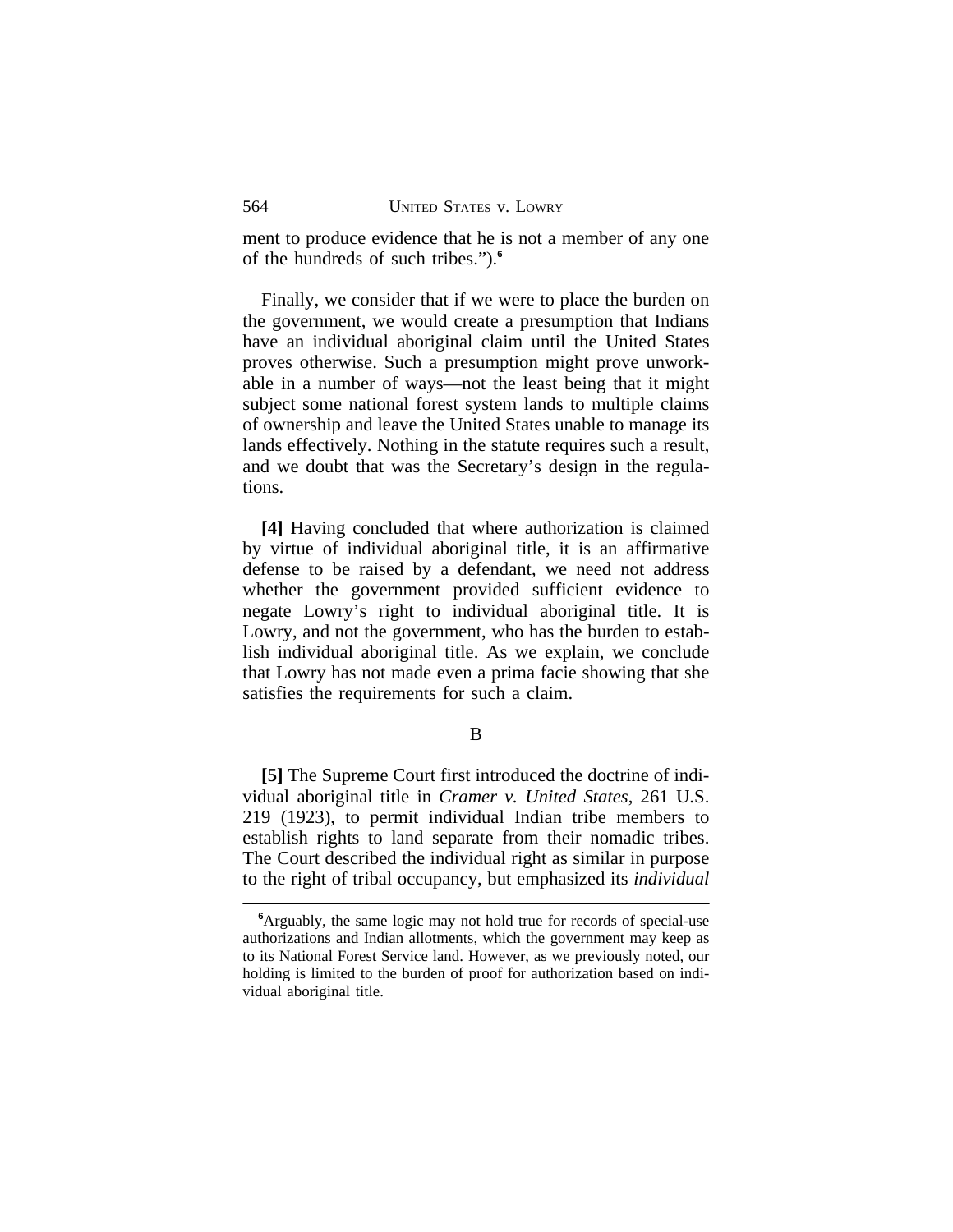UNITED STATES V. LOWRY 565

nature as "based on occupancy alone" and "clearly fixed by the inclosure, cultivation and improvements" of the land. *Cramer*, 261 U.S. at 227-29, 235. We further defined the right to individual aboriginal title in *United States v. Dann*, 873 F.2d 1189 (9th Cir. 1989), and *United States v. Kent*, 945 F.2d 1441 (9th Cir. 1991). In *Dann*, we held that "[t]o establish such an individual right of occupancy, the [claimant] must show actual possession by occupancy, inclosure, or other actions establishing a right to the lands to the exclusion of adverse claimants." *Id*. at 1199 (citing *Cramer*, 261 U.S. at 236). We further explained that the occupancy giving rise to a *Cramer* claim must have begun *before* the property was withdrawn from settlement, and that the claimant (or her lineal ancestors) must have then *continuously* exercised the right to occupy the land. *Id*. at 1197-1200. We reiterated these factors in *Kent*. *See* 945 F.2d at 1444 (individual aboriginal title can be established "when an Indian can show that she or her lineal ancestors continuously occupied a parcel of land, *as individuals*, and that the period of continuous occupancy commenced before the land in question was withdrawn from entry for purposes of settlement.") (citing *Dann*, 873 F.2d at 1198- 99) (emphasis in original)).

**[6]** Under *Cramer*, *Dann*, and *Kent*, Lowry must demonstrate her continuous occupancy of the Oak Bottom land. She cannot do so. Although Lowry can demonstrate that at least one of her lineal ancestors, Bessie Tripp, dwelt continuously in the Oak Bottom area between 1926 and 1982, Lowry does not contend that Bessie continuously lived on the *parcel of land* Lowry currently occupies. Bessie Tripp resided for the period between 1926 and 1982 on Indian Allotment 280, which adjoins, but does not include, the property that Lowry currently occupies. Lowry argues that the distinction between these parcels is immaterial because Bessie Tripp and the other residents of Allotment 280 treated Lowry's claimed parcel as part of their property. However, as the magistrate judge noted, Bessie *resided* on private property—Allotment 280—not on Forest Service land. There is no basis in the case law to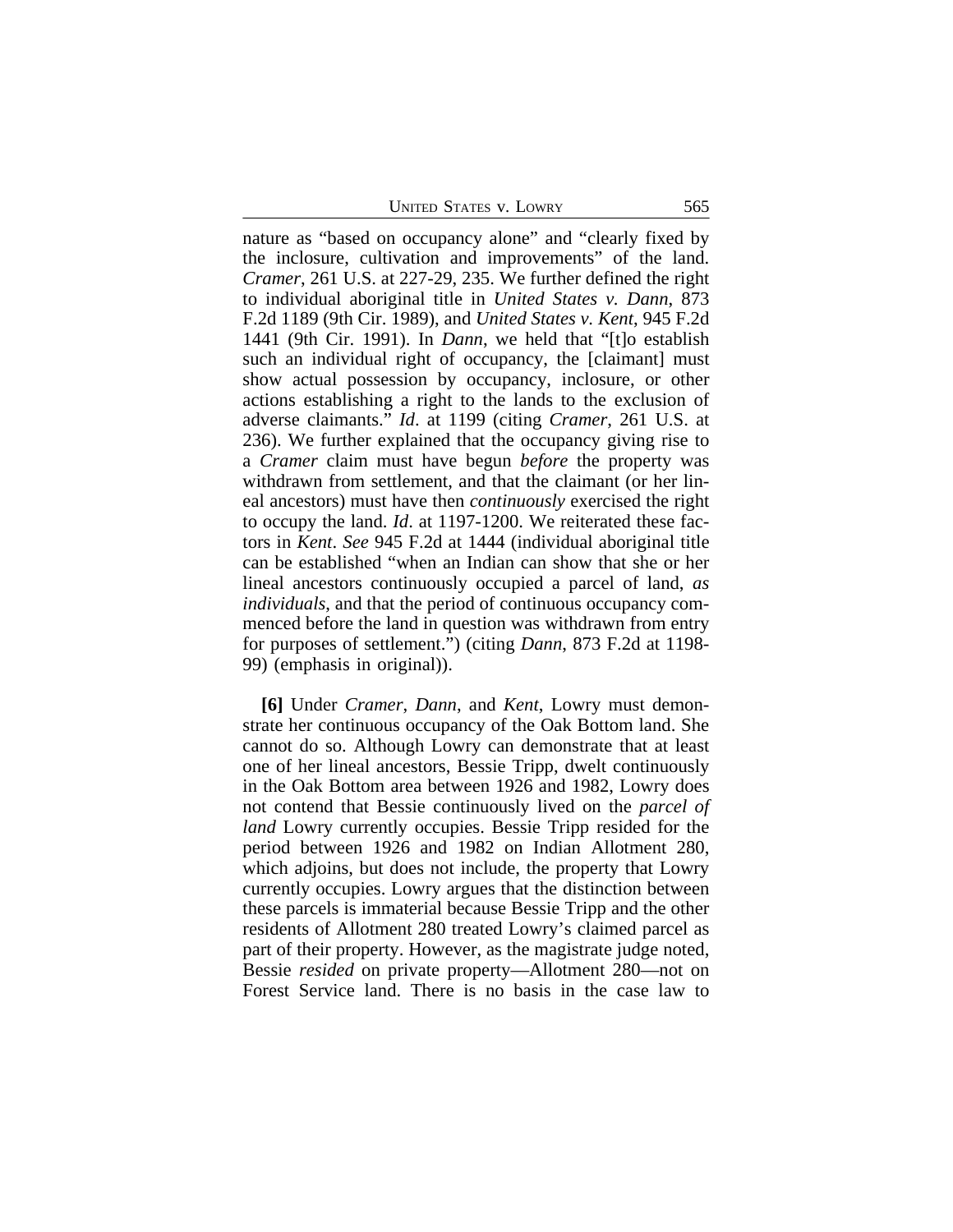expand a claim of individual aboriginal title based on occupancy of one parcel of land to include another parcel that was never so occupied. Moreover, Bessie Tripp and the other residents did not use the claimed parcel in any of the ways discussed in *Dann* and *Kent*: There was no enclosure, no cultivation, and no residence on the property now occupied by Lowry.**<sup>7</sup>** We conclude that Lowry has not presented evidence of continuous occupancy of the disputed land and consequently, fails to establish her claim of individual aboriginal title.

Alternatively, Lowry argues that the magistrate judge improperly precluded her from presenting evidence of irregularities in the Forest Service's prior denial of her request for an Indian allotment in 1990. She claims that her inability to challenge that denial violated her due process rights by foreclosing her defense that the Indian allotment proceeding was flawed and that, but for the flaws, she had a plausible ground for obtaining an Indian allotment. She asserts that, as a consequence, the denial of her allotment application "cannot be

**<sup>7</sup>**Even assuming that Bessie Tripp's occupancy at Allotment 280 somehow extended to the claimed parcel, Lowry still fails to make out a prima facie case of individual aboriginal title because she has not shown continuous occupancy since before the land was withdrawn from settlement. *See Dann*, 873 F.2d at 1197-99. As noted by the government, both Allotment 280 and the land constituting Lowry's residence were withdrawn from settlement either by President Theodore Roosevelt's proclamation creating the Klamath National Forest in 1905, *see* Proclamation of May 6, 34 Stat. 3001 (1905), or by the Forest Allotment Act in 1910, *see* Pub. L. No. 313, ch. 431, § 31, 36 Stat. 855, 863 (1910) (codified at 25 U.S.C. § 337). Because we must look to the period of *unbroken* occupancy extending back from the present, even assuming that Bessie Tripp's occupancy at Allotment 280 somehow extended to the claimed parcel, the earliest Lowry could trace her lineal ancestor's continuous occupancy was to 1926 —the year Bessie returned to Allotment 280 to take up her residence—or at least 16 years *after* the property was withdrawn from settlement.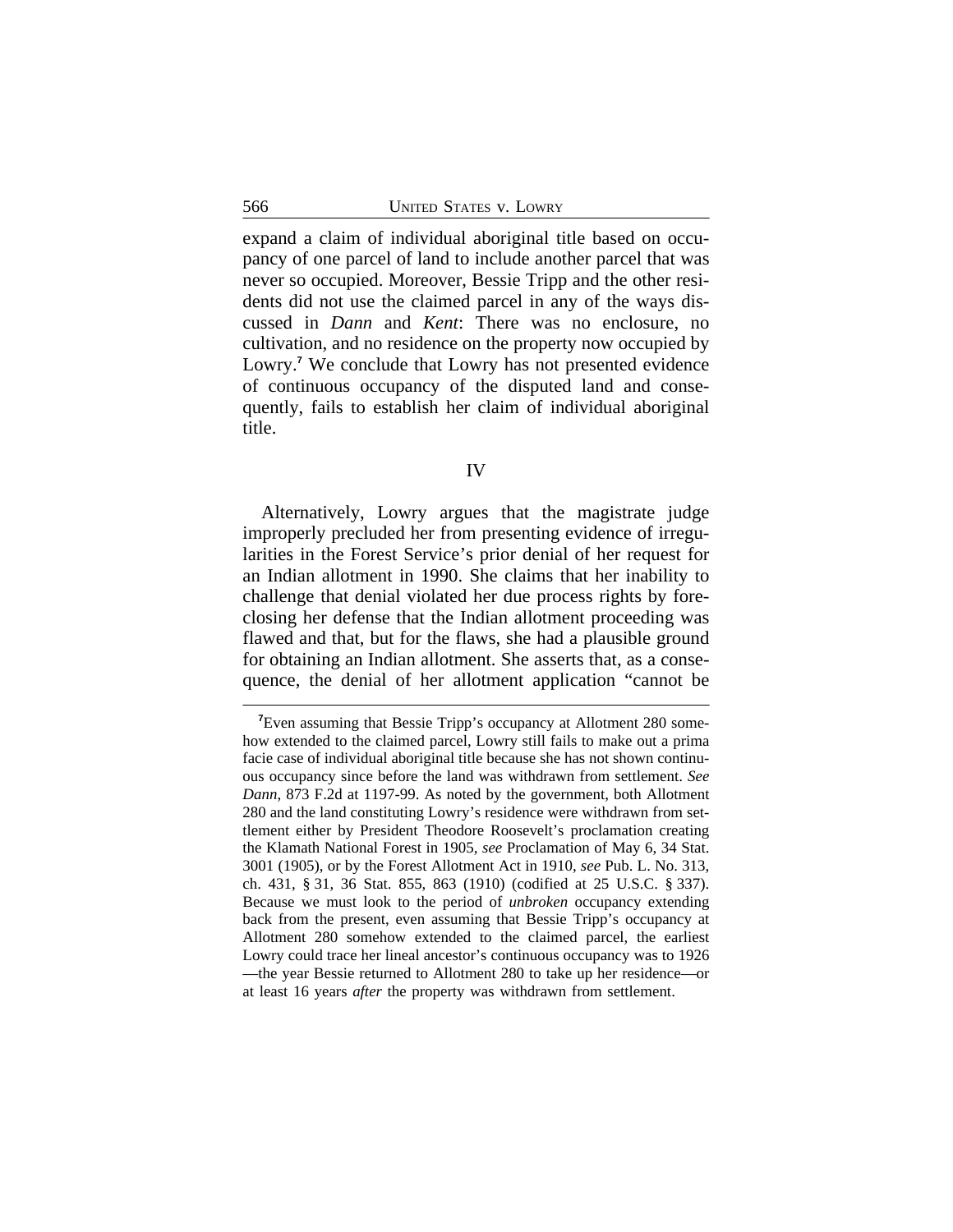used as a critical part of" the instant criminal prosecution against her.

**[7]** As the sole support for her collateral challenge, Lowry points to *United States v. Mendoza-Lopez*, 481 U.S. 828 (1987). In *Mendoza-Lopez*, the Supreme Court allowed two Mexican nationals, who were charged with re-entry after deportation in violation of 8 U.S.C. § 1326, to introduce evidence of procedural due process violations that occurred in their deportation proceedings. *See* 481 U.S. at 830, 837-39. However, the Court clearly limited such a "collateral challenge" to situations "where the deportation proceeding *effectively eliminates the right of the alien to obtain judicial review*." *Id.* at 839 (emphasis added). The Court considered whether "the violation of respondents' rights that took place in this case *amounted to a complete deprivation of judicial review* of the determination," to decide if the use of the deportation determination to enhance the respondents' penalty for an unlawful entry under § 1326 would violate due process. *Id*. at 840. The Court held that because the immigration judge "permitted waivers of the right to appeal that were not the result of considered judgments by respondents, and failed to advise respondents properly of their eligibility to apply for suspension of deportation," the respondents had been deprived of judicial review. *Id.* (concluding that "the waivers of their rights to appeal [from the deportation proceeding] were not considered or intelligent").

**[8]** *Mendoza-Lopez* does not justify Lowry's collateral attack upon the Forest Service's recommendation to deny her application for an Indian allotment.**<sup>8</sup>** Lowry had a right to seek review of the denial in federal court, 25 U.S.C. § 345, or to

**<sup>8</sup>**Under 25 U.S.C. § 337, the Secretary of the Interior makes the decision to make an Indian allotment, but his determination must be informed by the Secretary of Agriculture's finding that the land is better suited to agriculture or grazing than to timber. The Forest Service is an agency within the Department of Agriculture.